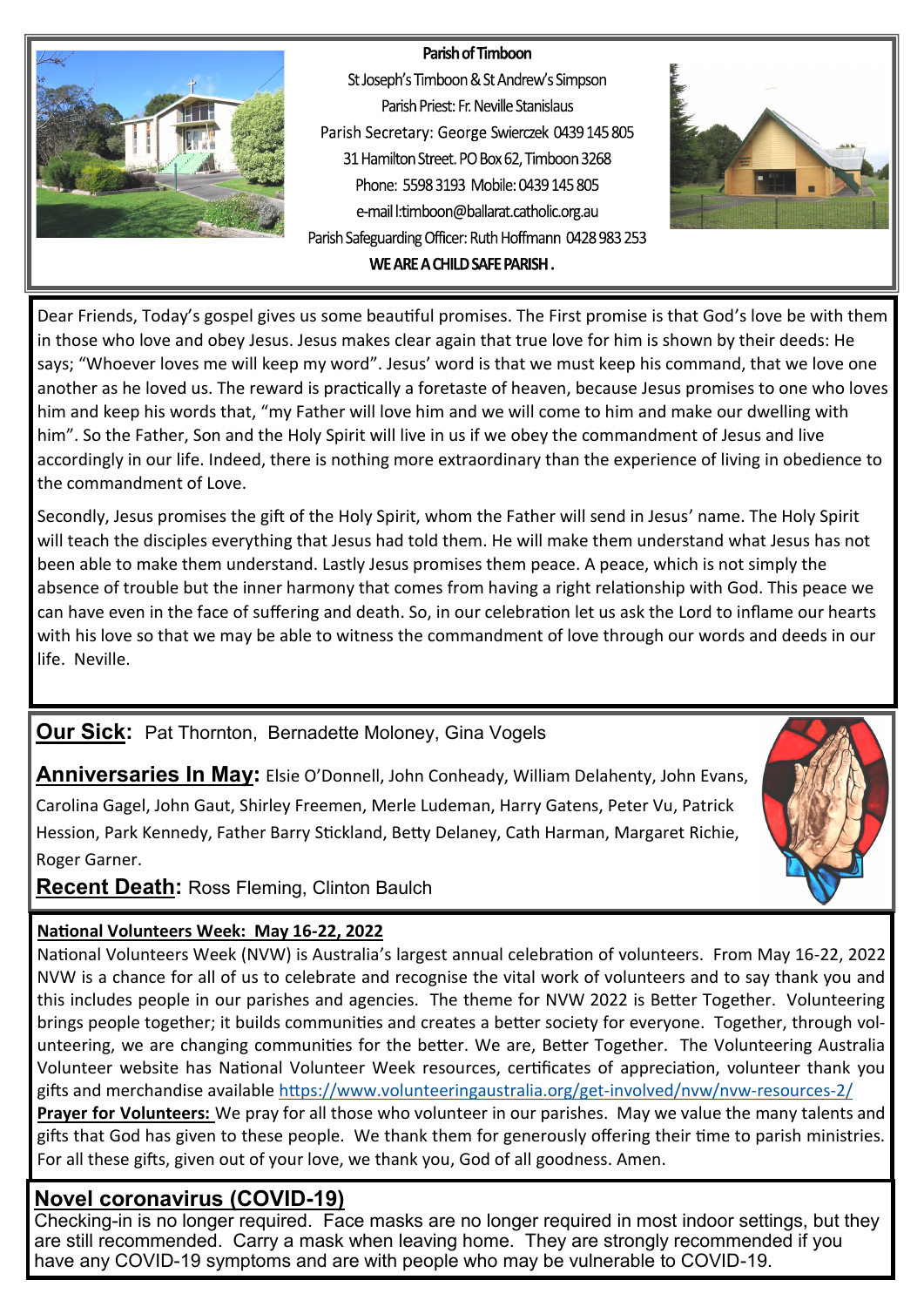

# **LITURGY OF THE WORD**

# **Sunday 22 May 2022**

# **Sixth Sunday of Easter Year C**

### **First Reading: [Acts 15:1](https://liturgyhelp.com/ritual/lectionary/LectionaryList%7Cact#act015)-2. 22-29** *A reading from the Acts of the Apostles*

#### *It has been decided by the Holy Spirit and ourselves not to burden you beyond what is essential.*

Some men came down from Judaea and taught the brothers, 'Unless you have yourselves circumcised in the tradition of Moses you cannot be saved.' This led to disagreement, and after Paul and Barnabas had had a long argument with these men it was arranged that Paul and Barnabas and others of the church should go up to Jerusalem and discuss the problem with the apostles and elders.

Then the apostles and elders decided to choose delegates to send to Antioch with Paul and Barnabas; the whole church concurred with this. They chose Judas known as Barsabbas and Silas, both leading men in the brotherhood, and gave them this letter to take with them:

'The apostles and elders, your brothers, send greetings to the brothers of pagan birth in Antioch, Syria and Cilicia. We hear that some of our members have disturbed you with their demands and have unsettled your minds. They acted without any authority from us, and so we have decided unanimously to elect delegates and to send them to you with Barnabas and Paul, men we highly respect who have dedicated their lives to the name of our Lord Jesus Christ.

Accordingly we are sending you Judas and Silas, who will confirm by word of mouth what we have written in this letter. It has been decided by the Holy Spirit and by ourselves not to saddle you with any burden beyond these essentials: you are to abstain from food sacrificed to idols, from blood, from the meat of strangled animals and from fornication. Avoid these, and you will do what is right. Farewell. 'The is the word of the Lord. **All: Thanks be to God.**

# **Responsorial Psalm:** Ps 66:2-3. 5-[6. 8. R. v.4](https://liturgyhelp.com/ritual/lectionary/LectionaryListPsalm%7Cpsm)

### (R.) O God, let all the nations praise you!

- 1. O God, be gracious and bless us and let your face shed its light upon us. So will your ways be known upon earth and all nations learn your saving help. (R.)
- 2. Let the nations be glad and exult for you rule the world with justice. With fairness you rule the peoples, you guide the nations on earth. (R.)
- 3. Let the peoples praise you, O God; let all the peoples praise you. May God still give us his blessing till the ends of the earth revere him. (R.)

# **Second Reading: [Rv 21:10](https://liturgyhelp.com/ritual/lectionary/LectionaryList%7Crev#rev021)-14, 22-23**

#### *A reading from the book of the Apocalypse He showed me the holy city coming down out of heaven.*

In the spirit, the angel took me to the top of an enormous high mountain and showed me Jerusalem, the holy city, coming down from God out of heaven. It had all the radiant glory of God and glittered like some precious jewel of crystal-clear diamond. The walls of it were of a great height, and had twelve gates; at each of the twelve gates there was an angel, and over the gates were written the names of the twelve tribes of Israel; on the east there were three gates, on the north three gates, on the south three gates, and on the west three gates. The city walls stood on twelve foundation stones, each one of which bore the name of one of the twelve apostles of the Lamb. I saw that there was no temple in the city since the Lord God Almighty and the Lamb were themselves the temple, and the city did not need the sun or the moon for light, since it was lit by the radiant glory of God and the Lamb was a lighted torch for it.

The is the word of the Lord. **All: Thanks be to God.**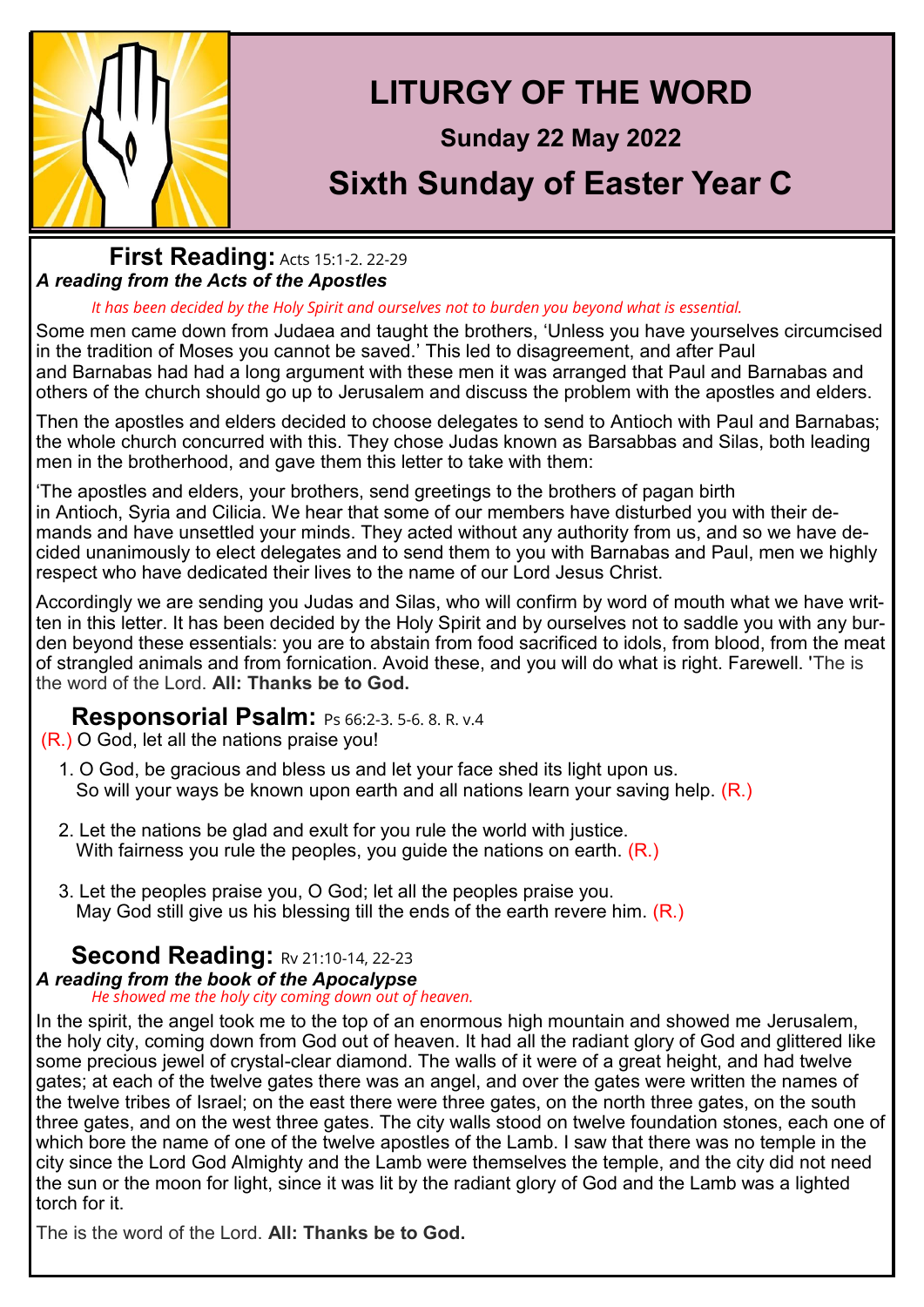### **Gospel Acclamation:** (*Please stand for the Gospel Acclamation*). In 14:23

Alleluia, alleluia! All who love me will keep my words, and my Father will love them and we will come to them. Alleluia!

### **Gospel:** In 14:23-29

### *A reading from the holy Gospel according to John*

*The Holy Spirit will teach you everything and remind you of all I have said to you.*

Jesus said to his disciples: 'If anyone loves me he will keep my word, and my Father will love him, and we shall come to him and make our home with him. Those who do not love me do not keep my words. And my word is not my own: it is the word of the one who sent me. I have said these things to you while still with you; but the Advocate, the Holy Spirit, whom the Father will send in my name, will teach you everything and remind you of all I have said to you. Peace I bequeath to you, my own peace I give you, a peace the world cannot give, this is my gift to you. Do not let your hearts be troubled or afraid. You heard me say: I am going away, and shall return. If you loved me you would have been glad to know that I am going to the Father, for the Father is greater than I. I have told you this now before it happens, so that when it does happen you may believe.

**This is the Gospel of the Lord.**

# **REFLECTION by Fr Michael Tate**

Some people have the idea that God is awfully remote, dwelling beyond the edge of the cosmos. We make contact by sending a prayer like a long range rocket, hoping it will find its target.This is far distant from Our Lord's teaching in today's Gospel. 'If anyone loves me and keeps my word, my Father and I *will make our home* with that person.' It is not in *outer* space, but in *inner* space that Divine Love will make a home.

What turns a house into a home? It is in sitting around a table sharing a meal. So, Jesus created a sacred meal for us and invites us to share in the Heavenly Bread and Spiritual Drink. When we do so, we find, in the words of St John Paul II, that we 'digest, as it were, the secret of the Resurrection'. We take into ourselves the Real Presence of the Risen Lord who makes his home with us.

Coming to Communion, even after a long time away, satisfies the yearning of the human heart because it is made to be the habitation of Divine Love. We could pause for a moment to reflect on the gracious fact that God chooses to dwell in our hearts. Let us respond wholeheartedly.

*© The scriptural quotations are taken from the Jerusalem Bible, published and copyright 1966, 1967 and 1968 by Darton Longman and Todd Ltd and Doubleday & Co Inc, and used by permission of the publishers. The English translation of the Psalm Responses, the Alleluia and Gospel Verses, and the Lenten Gospel Acclamations, and the Titles, Summaries, and Conclusion of the Readings, from the Lectionary for Mass © 1997, 1981, 968, International Committee on English in the Liturgy, Inc. All rights reserved. The prayers are from the English Translation of the Roman Missal © 2010 International Committee on English in the Liturgy Inc. (ICEL)*

We pray for all who are suffering and bereaved. At this time of sorrow, incomprehension, and tragedy, we stand together. In this crisis, we pray for God's mercy and healing for the sick and for health and strength for all who care for them. Amen.

Mass counts have begun! If you didn't record your mass counts for the weekend just gone, you need to think about how many people attended and record it NOW!

The Annual Diocesan Mass Count will take place over 4 weekends in May. Counting's should have started last weekend ( 7-8 May) and continue each weekend until the end of May. Mass Count Forms are attached. You can either use the PDG of Excel Sheet to record your Mass counts. Also attached to this email is a "Counter's Form." This form can be used to assist the counter's recording the numbers at Mass or Assembly.

- **Please record a count for every Mass and Lay Led Assembly held in your parish on each of the four weekends.**
- **Please complete ALL columns, including what the 'usual' count will be.**
- **If you have increased or reduced numbers, include the reason why (e.g. Baptism, First Eucharist, etc.)**

After the four weekends are complete you will be required to submit your completed Mass Count Forms to the Diocese by Friday 10 June, 2022.

If you have any queries please email fran.peterkin@ballarat.catholic.org.au